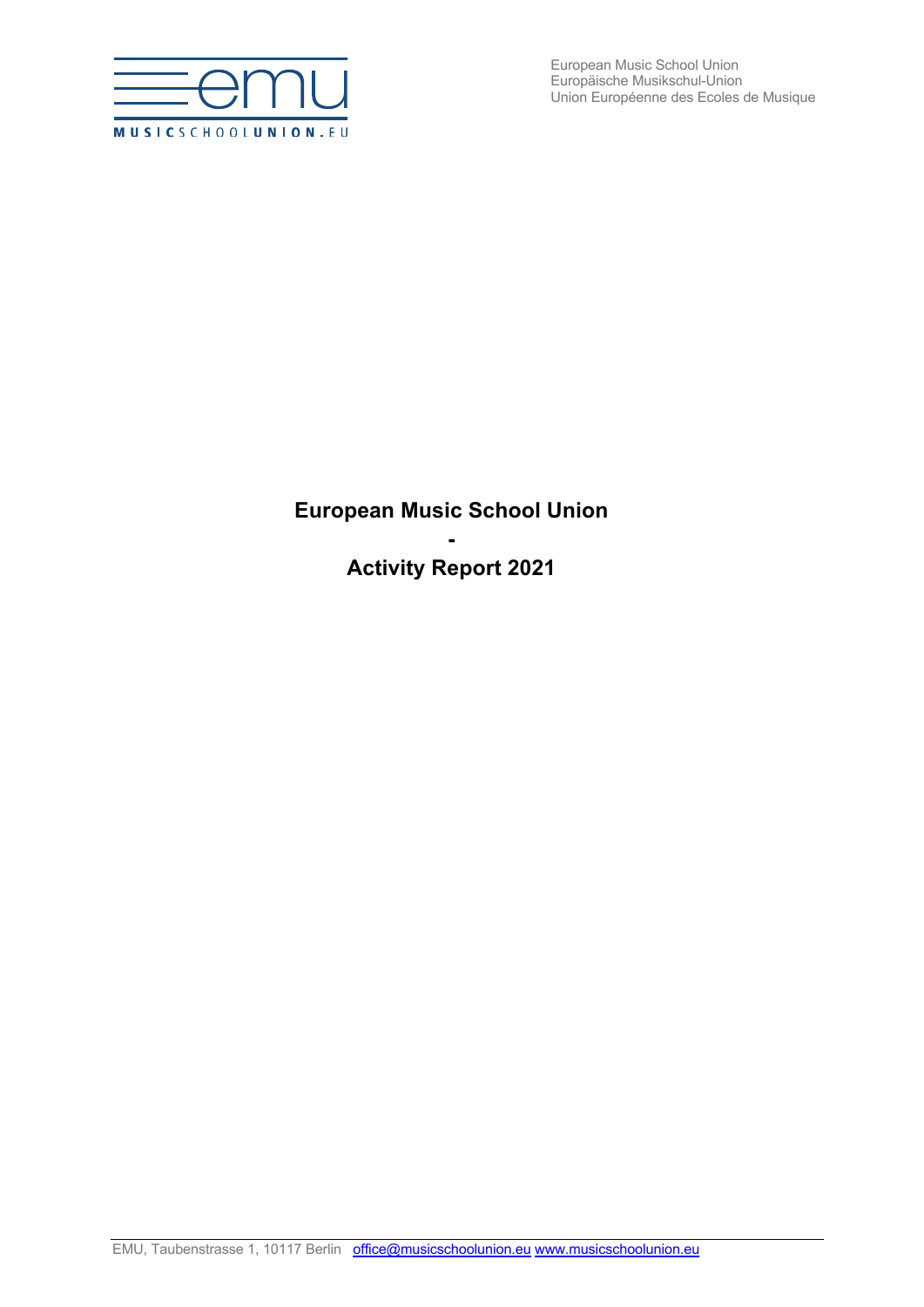# **Table of Contents**

| Creative Europe Programme of the EU: Support to European Networks 3            |
|--------------------------------------------------------------------------------|
|                                                                                |
|                                                                                |
|                                                                                |
|                                                                                |
|                                                                                |
|                                                                                |
|                                                                                |
|                                                                                |
|                                                                                |
| Webinar on the European Agenda for Music Education (with EMC and SCHEME)5      |
|                                                                                |
| XIV. European Youth Music Festival REMIX22 in Luxembourg in 2022 6             |
|                                                                                |
| Steering Committee for the Harmonization of European Music Education (SCHEME)6 |
|                                                                                |
|                                                                                |
|                                                                                |
|                                                                                |
|                                                                                |
|                                                                                |
|                                                                                |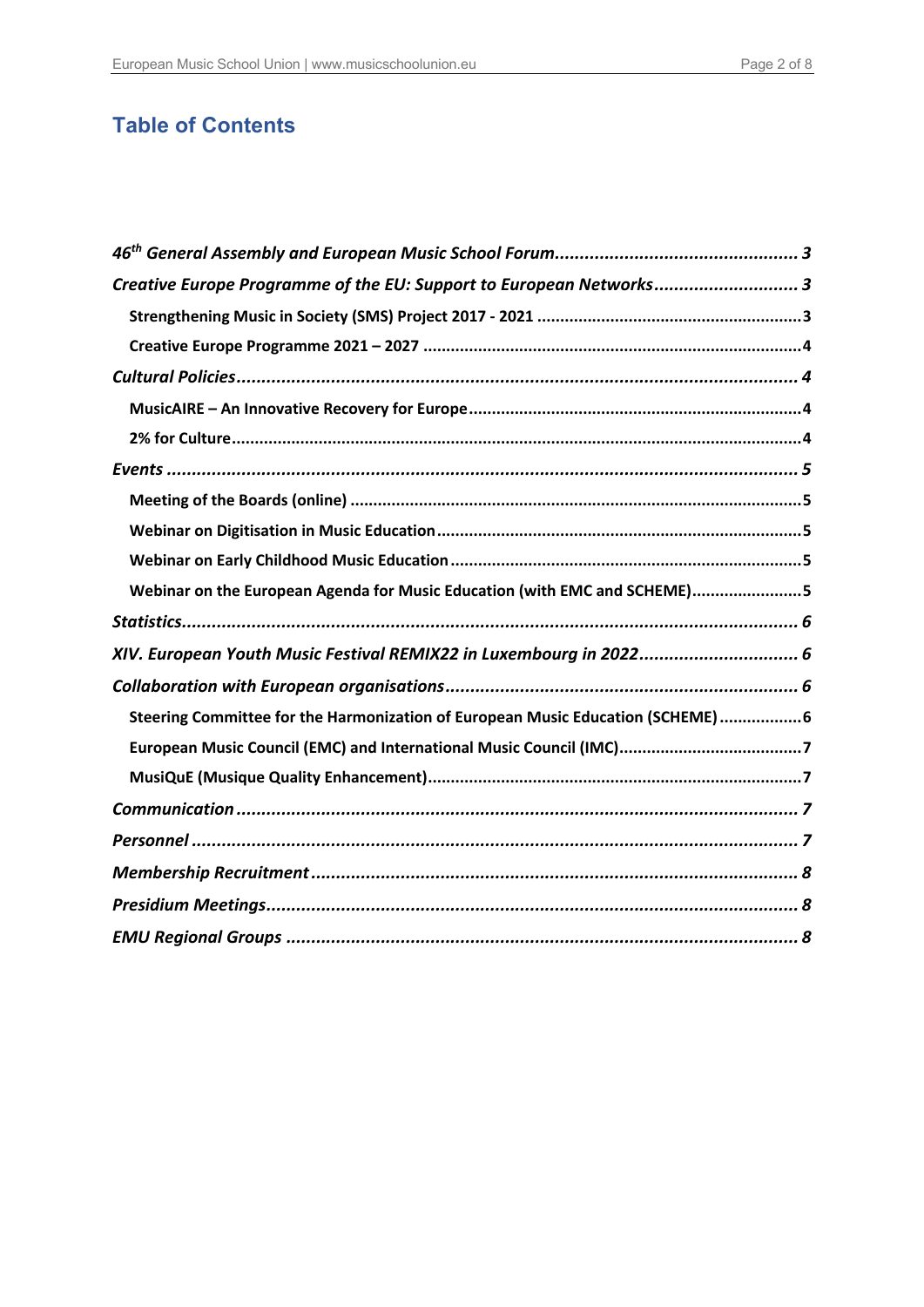### **46th General Assembly and European Music School Forum**

The 46<sup>th</sup> General Assembly of the EMU and European Music School Forum were hosted by the French Federation for Arts Education (FFEA) and initially scheduled to be held in Bordeaux, France on May 14 & 15. However, due to the corona pandemic, the events were hosted online for the membership of the EMU with only a limited number of participants from France coming together in Bordeaux. While the General Assembly was held as a Zoom meeting, the FFEA made considerable efforts to host a high-profile online event for the European Music School Forum which was streamed live from a tv studio.

54 persons from 26 European countries participated in the General Assembly. During the General Assembly, a new board was elected for the period 2021 to 2024. The members of the newly elected board are: Philippe Dalarun as president (France), Romain Asselborn as vice-president (Luxembourg), Aleksandar Djuric (Serbia), Csilla Gál (Hungary), Zuzana Horváthová (Slovakia), Paolo Ponzecchi (Italy) and Robert Vroegindeweij (Netherlands). However, Zuzana Horváthová announced her resignation from to the board in December of the activity year, due to personal reasons.

The European Music School Forum revolved around the topic of *Music and Arts Education at the Heart of the European Society*. The programme included a diverse set of speakers from France and all over Europe, presentations, round table discussions and was followed on May 15 by a day of exchange between the members of the EMU and further participants. While the FFEA and the EMU regret not having been able to welcome the membership personally to France, the online format of the forum allowed roundabout 1800 people to connect to the stream of the forum on May 14.

# **Creative Europe Programme of the EU: Support to European Networks**

### *Strengthening Music in Society (SMS) Project 2017 - 2021*

The EMU acted as a partner organisation in the *Strengthening Music in Society* project, which is coordinated by the Association Européenne des Conservatoires (AEC). The project was supported by the *Support to European Networks* strand of the EU funding programme for culture, Creative Europe. The project started on December 1, 2017 and came to an end on November 30, 2021.

Two strands of the project, the *Early Childhood Music Education* (ECME) and *Digitisation* working groups were coordinated by the EMU.

The ECME working group produced an early childhood music education handbook, which includes pedagogical material and learning tools. The guidebook is freely available online and physical copies are available upon request at the EMU office. The working group also hosted an online webinar on 1 & 2 October (see the section on events below for more details). During the activity year, the working group held online meetings on February 23, April 16, May 6, June 14, July 21, August 24, September 21 and November 23 and attended the AEC congress on November 3 - 6.

The aim of Digitisation working group was to collect practices on the use and the needs of digital learning and teaching tools as well as to enhance the use of technology in music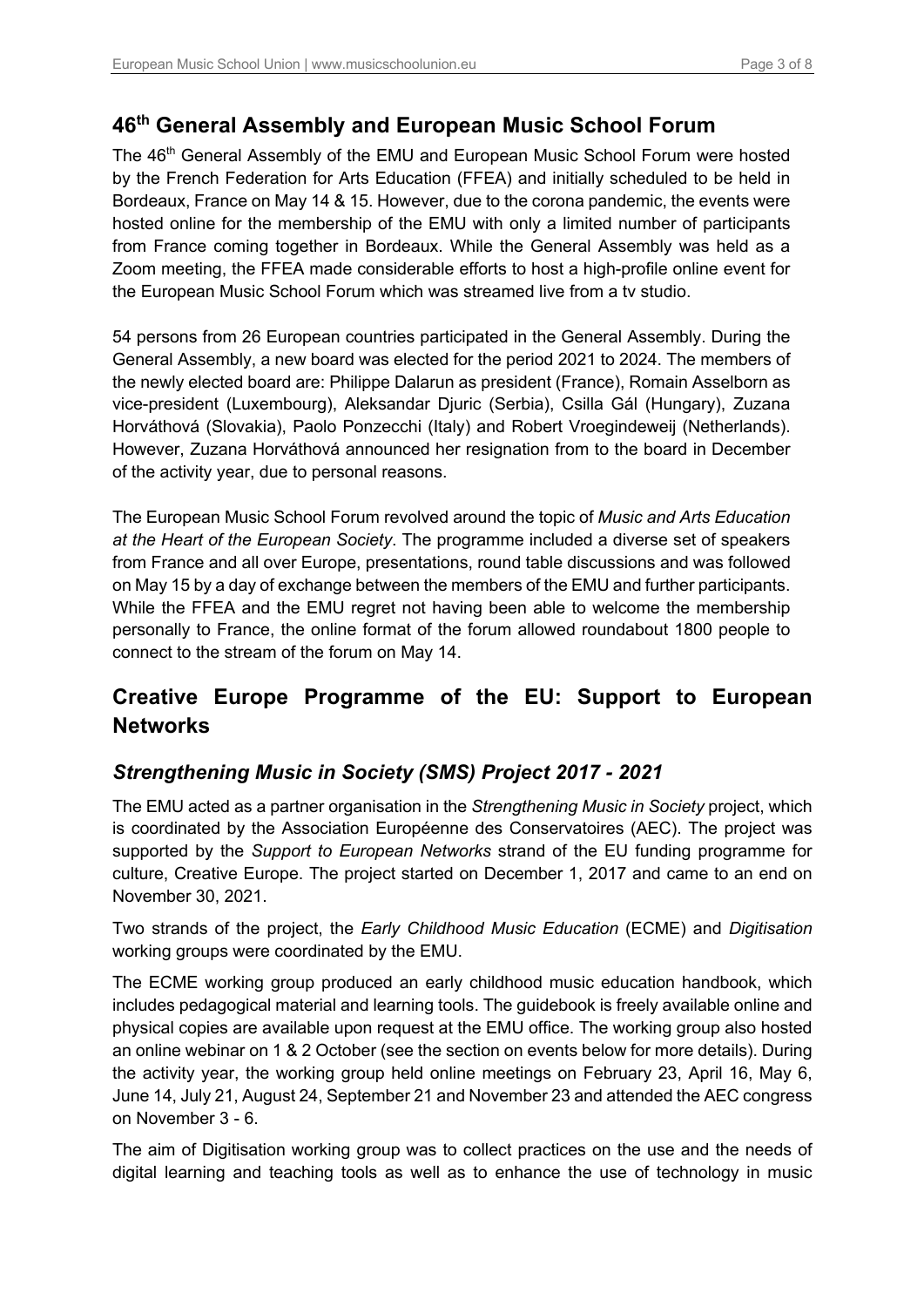education. The results and publications of the working group can be accessed on the SMS website (sms.aec-music.eu). The group furthermore hosted a webinar on digitisation in music education on April 30 & May 1 (see the section on events below for more details). During the activity year, the working group held online meetings exclusively on January 18, February 19, March 11, March 23, April 29, May 6, August 16, October 21 and November 17 and attended the AEC congress on November 3 - 6.

The working groups were composed of experts from AEC, EMU and the European Association for Music in Schools (EAS). The working groups were coordinated by Till Skoruppa. In this role, he attended all working groups meetings as well as several meetings with the colleagues from the AEC. All of these were held online, except for the AEC congress, which took place in Antwerp, Belgium.

### *Creative Europe Programme 2021 – 2027*

During the activity year, the EMU has applied to the *Support to European Networks of Cultural and Creative Organisations* strand of the Creative Europe programme, the European Commission's flagship programme to support the culture and audiovisual sectors. The funding programme would have provided financial support to the EMU for three years. Unfortunately, following the evaluation, the EMU's application has not been successful. The next call for applications is expected in 2023 or 2024. In the meantime, the EMU will make contact with the European institutions to understand the reasons for this decision and improve any potential future applications.

### **Cultural Policies**

During the activity year, the EMU has regularly updated its members on relevant European cultural policies developments through newsletters and mailings. Especially the following two activities played a central role for the EMU in this field:

### *MusicAIRE – An Innovative Recovery for Europe*

The European Music Council (EMC) together with its partner Inova+ have launched the new European project *MusicAIRE – An Innovative Recovery for Europe*. The consortium develops grants to support the music ecosystem to emerge from the COVID-19 crisis in a green, digital and just and resilient way. During the activity year, the EMU took an active part in shaping the grants, ensuring European music schools are able to benefit from the calls for funding. This included taking part in an interview conducted by the consortium and being represented in think-tanks, which identified what kind of support the music sector needs. The findings of the think-tanks have formed the basis of the first calls for grants published in early 2022.

### *2% for Culture*

During the activity year, the EMU resumed its contribution to the joint effort of the European cultural sector to urge the EU to earmark 2% of the Recovery and Resilience Facility (RRF) to culture. The RRF is the EU´s financial instrument to help its member states to mitigate the effects of the COVID-19 crisis. The EMU has co-signed an open letter coordinated by Culture Action Europe in response to the drafts provided by the members states on how they intend to use the funds allocated to them. The EMU furthermore updated its membership on relevant developments with regards to the RRF through its newsletter, encouraging them to call upon their national governments to allocate 2% of it for culture.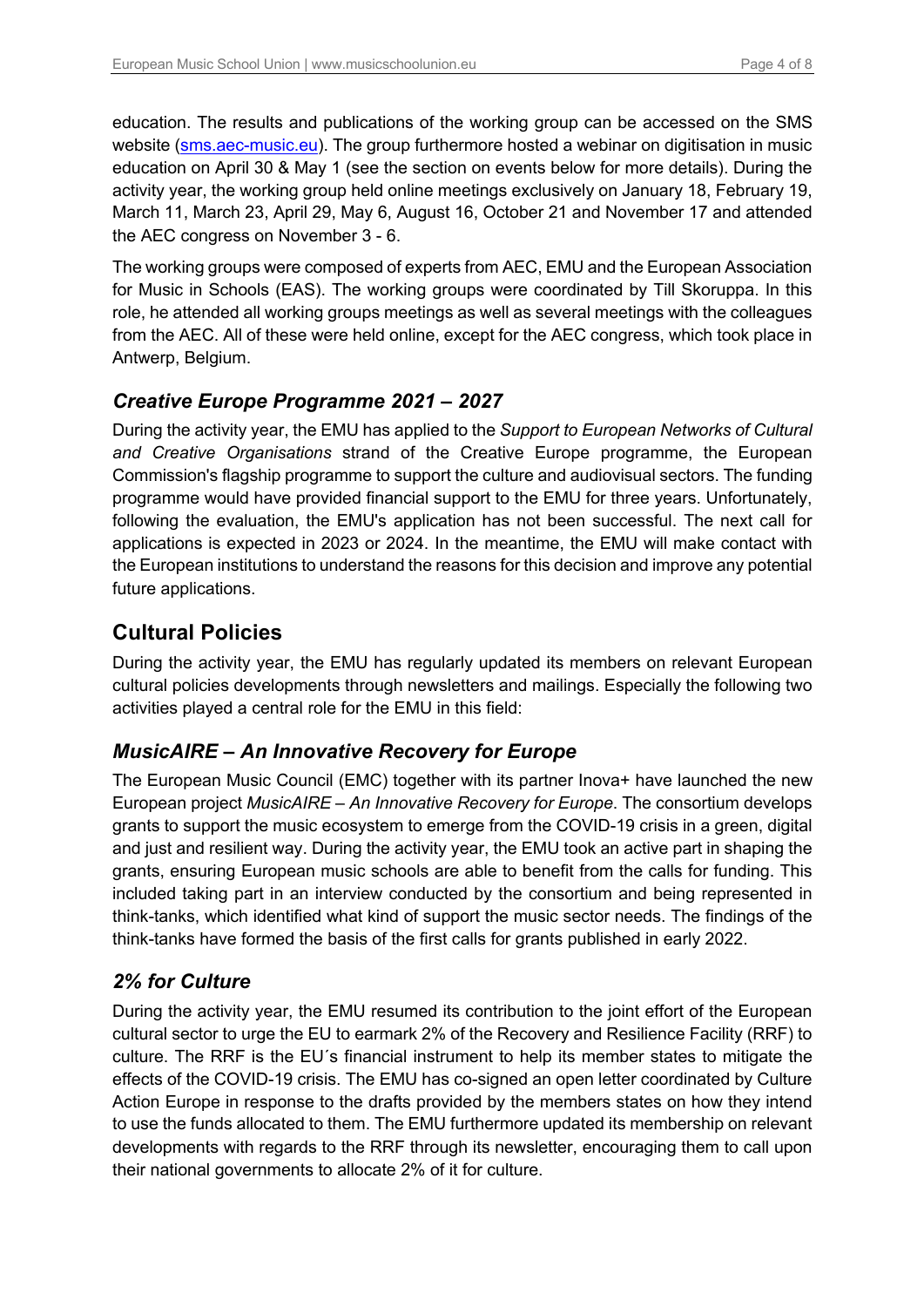# **Events**

During the activity year, the EMU hosted three own events and worked together with the EMC and SCHEME on a joint webinar:

### *Meeting of the Boards (online)*

The EMU held an online edition of the Meeting of the Boards on October 15 & 16 revolving around the topic *European Music Schools in a (post) pandemic society*. The event was initially planned as a physical event scheduled to take place in Novi Sad, Serbia upon the kind invitation of the Association of Music and Ballet schools of Serbia (ZMBSS). However, it was eventually turned into an online event because of the pandemic situation. 52 participants from 20 countries had registered for the event with discussions revolving around the repercussions of the pandemic on music education, such as new societal or economic challenges, but also around digitisation, quality in music education or the advancement of highly talented students. Speeches and presentations were held by Philippe Dalarun (EMU president), Katharina Weinert (Policy Advisor at the European Music Council), Michaela Hahn (former EMU board member), Dr Gordon Munro (Chair of MusiQue and Director of Music at the Royal Conservatoire of Scotland), Aleksandar Đurić and Robert Vroegindeweij (EMU board members).

#### *Webinar on Digitisation in Music Education*

The working group on Teacher Education in the Digital Age of the EU-funded project *Strengthening Music in Society* (see page 3) hosted an online webinar on *Digitisation in music education* on April 30 and May 1. The working group consisted of 7 experts from various European countries with backgrounds in, among others, music pedagogy and teacher's education, computer science, music technology and empirical musicology. Through workshops and interactive lectures, the webinar set out to shed light on the meaningful integration of digital tools in music education, give the opportunity to engage in hands-on experience with digital tools and methods, and inspire a more creative use of digital learning tools for music learning and teaching. 56 participants from 16 countries had registered for the seminar.

### *Webinar on Early Childhood Music Education*

The task force on early childhood music education of the EU-funded project *Strengthening Music in Society* (see page 3) hosted an online webinar on October 1 & 2. The webinar aimed to both introduce the topic of early childhood music education to participants from countries with no or only little tradition for this kind of pedagogy, while at the same time bringing together different European perspectives on the topic for participants with more experience in the field. It was hosted by three speakers from Cyprus, Finland and Germany who have both academical as well as practical professional backgrounds in this type of pedagogy. 85 participants from 22 countries had registered for the event.

### *Webinar on the European Agenda for Music Education (with EMC and SCHEME)*

The EMU hosted a joint webinar on February 5 with the European Music Council (EMC) and its colleagues in SCHEME (see page 6): the AEC and EAS. Presentations and discussions revolved around concepts such as diversity, reaching out to new audiences, social relevance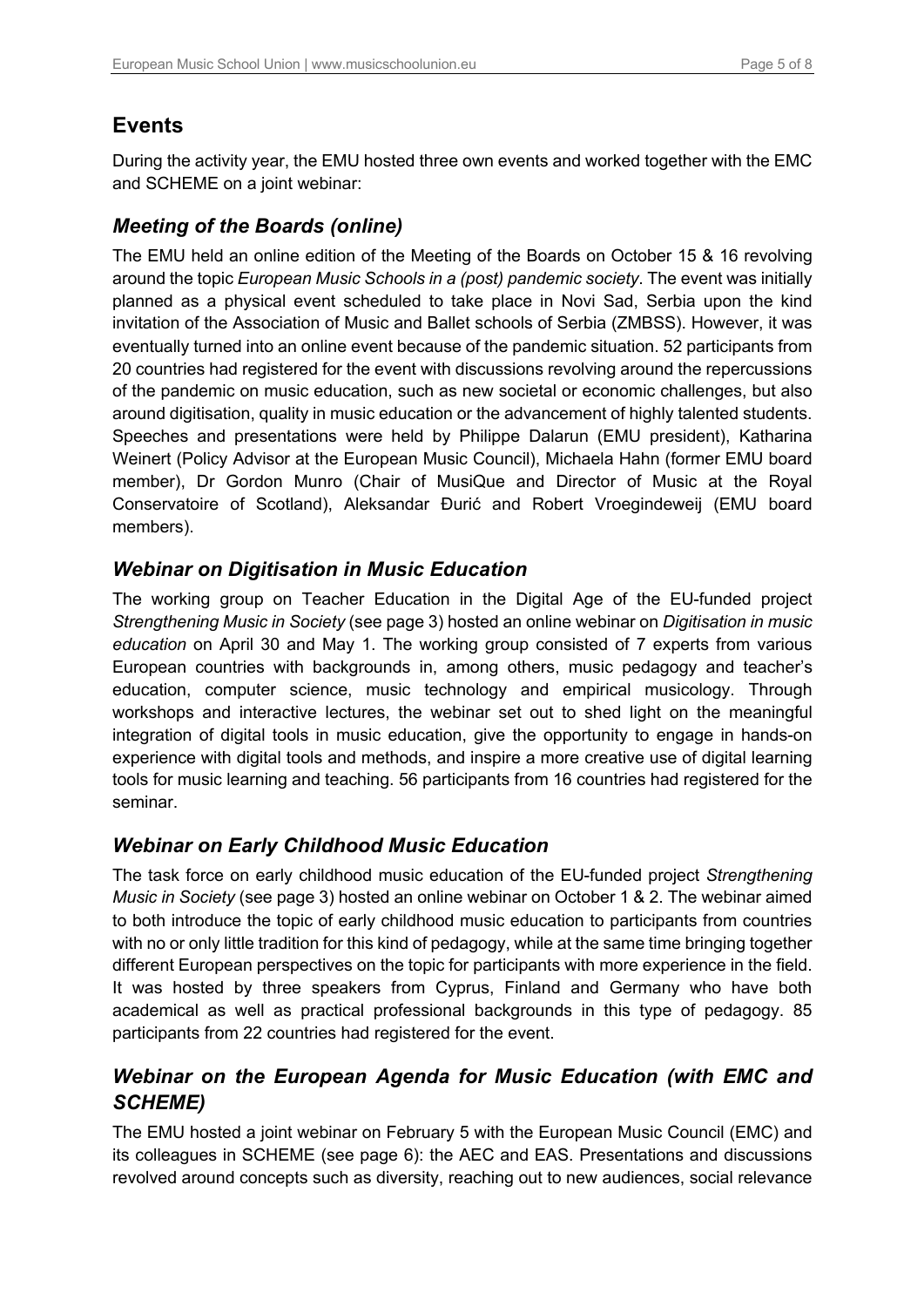of music and music education, or smart and creative use of digital means. Participants were able to update their knowledge and to exchange views on these topics during this 90-minutes, interactive webinar which was meant for teachers and senior management staff in all kinds of music (education) institutions, musicians and other stakeholders in the music sector. 164 participants from 31 countries had registered for the event.

### **Statistics**

During the activity year, the survey to collect statistical information from its members has been sent to the membership. Under the supervision of former EMU board members Michaela Hahn, the questionnaire had been renewed and largely extended. The answers have started to be reviewed and processed during the activity year with the publication of the results scheduled for 2022.

### **XIV. European Youth Music Festival REMIX22 in Luxembourg in 2022**

During the activity year, the Association des Écoles de Musique du Grand-Duché de Luxembourg (AEM), the host of the XIV. youth music festival, have started to disseminate information on the festival jointly with the EMU. Music schools have been invited to register for the event through their national association member of the EMU from April 1 on. Furthermore, regular updates on the registration, extension of deadlines and other issues relevant to the festival were also communicated to the membership.

#### **Collaboration with European organisations**

During the activity year, the EMU maintained relations and collaborated with the following European organisations:

### *Steering Committee for the Harmonization of European Music Education (SCHEME)*

The Steering Committee for the Harmonization of European Music Education (SCHEME) consists of representatives of the Association Européenne des Conservatoires, Académies de Musique et Musikhochschulen (AEC), the European Association of Music in Schools (EAS) as well as the European Music School Union (EMU).

These three complementary networks have a good history of cooperation through the Music Education working group of the European Music Council (EMC); in the development of Learning Outcomes and Quality standards for both musical performance and music pedagogy; in work on pre-college music education (within the AEC 'Polifonia' and 'Full Score' projects); in joint policy statements and in the organisation of joint events. To further enhance the areas and levels of cooperation between these three networks, their representatives meet regularly in the frame of SCHEME meetings.

In 2021 the SCHEME held online meetings January 20, February 26 and August 24. The group worked together on the webinar on the *European Agenda for Music Education* (see page 5) and hosted a joint session on advocacy work at the European level at the AEC congress in Antwerp, Belgium on November 5. Till Skoruppa represented the EMU as one of the speakers in this session.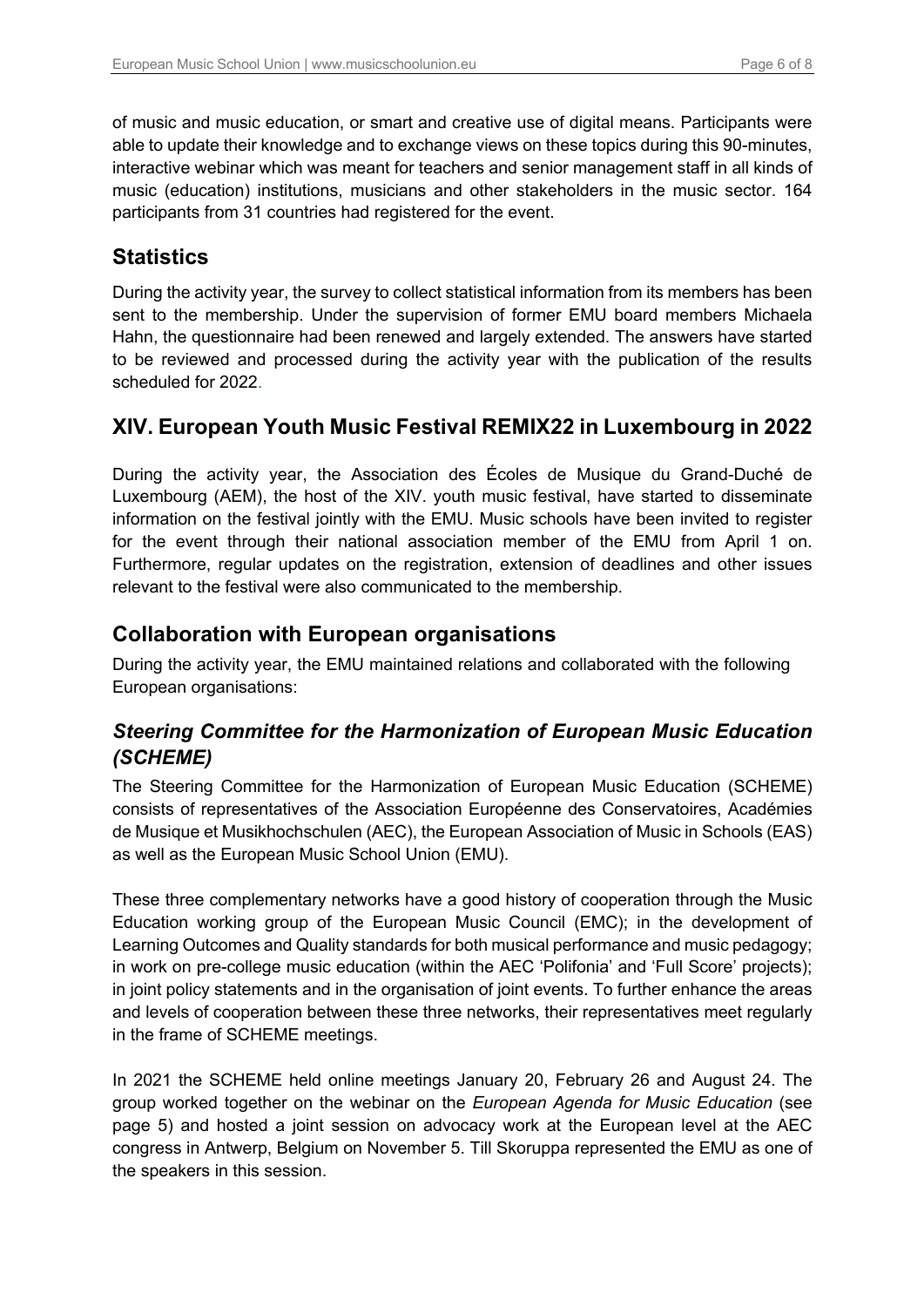### *European Music Council (EMC) and International Music Council (IMC)*

During the activity year, the EMU resumed its close cooperation with the European Music Council (EMC) and the International Music Council (IMC). Besides a regular exchange of information, there are personnel connections with EMU president Philippe Dalarun currently serving as internal auditor for the IMC, while the EMU is represented by its former board member Willem van Moort in the board of the EMC where he currently serves as treasurer.

During the activity year, the EMU cooperated with the EMC in the organisation of a webinar (see page 5. The EMU was represented by Till Skoruppa in the work on the MusicAIRE funding programme (see page 4) and he also attended the EMC's Annual Meeting of members and online edition of the European Forum on Music on June 2 to 5 revolving around the topic of *Claiming a front row seat. The place of music in society.*

#### *MusiQuE (Musique Quality Enhancement)*

MusiQuE – Music Quality Enhancement is a recognised European independent accreditation and external evaluation body for music, contributing to the continuous improvement of the quality of higher music education across Europe and beyond. Its board consists of experts proposed by 4 partner organisations: the Association Européenne des Conservatoires, Académies de Musique et Musikhochschulen (AEC), the European Music School Union (EMU), the European Association for Music in Schools (EAS) and Pearle\*- Live Performance Europe (the Performing Arts Employers Associations League Europe).

Martin Prchall, who left his position as chair of MusiQue at the beginning of the actvitiy year, has been interviewed by EMU president Philippe Dalarun on the work of MusiQue. The interview was published in the well know French magazine *La lettre du Musicien*. Martin Prchall's successor, Dr. Gordon Munro, was invited as one of the speakers at the Meeting of the Boards (see page 5). The MusiQuE Board member mandated by the EMU is currently Michaela Hahn who represented the interest of European music schools at all meetings.

### **Communication**

The EMU published three newsletters in 2021 that included updates from the EMU itself, articles from its board members, announcements of various events, cultural policy news as well as other news items relevant to music education on the European level. The EMU furthermore send out several mailings to its members to provide updates on individual events or developments. Furthermore, both the public section as well as the members area of the EMU website have been updated regularly.

### **Personnel**

During the activity year, Till Skoruppa worked as Secretary General with 16 hours of weekly working time until August. From September on, his weekly working hours were increased to 20 as he also took over the tasks formerly carried out by Valeria Barvinska. Additionally, he coordinated the working groups on digitisation and ECME of the *Strengthening Music in Society* project until its end in November of the activity year.